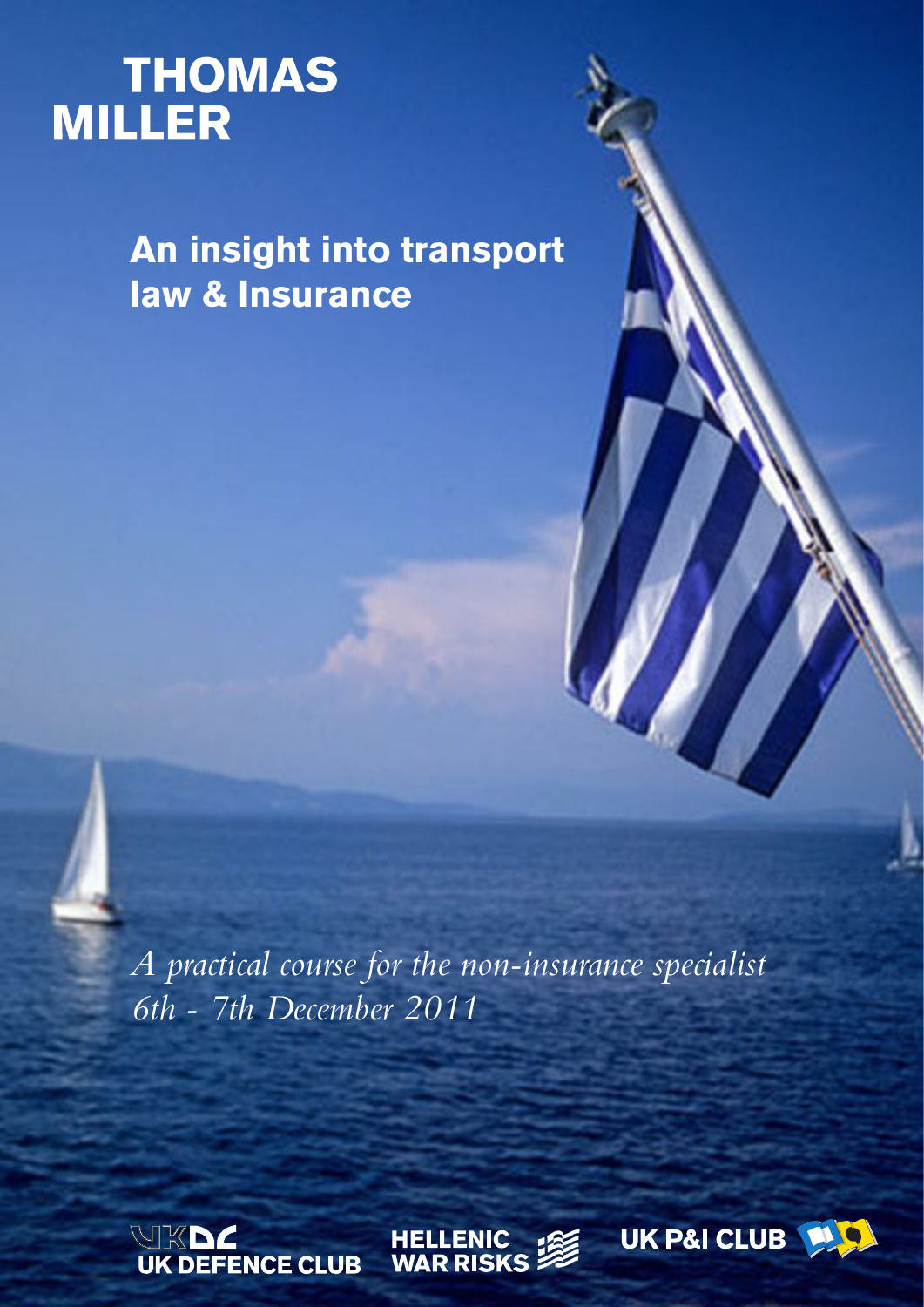# **An insight into transport law and insurance**

6th & 7th December 2011

### **A practical course for the non-insurance specialist**

"An insight into transport law and insurance" is a practical, extensive two day course for the non-insurance specialist.

- Places are limited priority given to Members
- Mixture of group work, presentations and case studies
- Supporting documentation supplied electronically
- Opportunity to mix with others working in the marine and transport environment
- Course to be held at the Hilton Hotel, Athens

To find out more contact Jenny Whitehead (email: jenny.whitehead@thomasmiller.com) on +44 20 7204 2053.

#### **Who should attend**

This training course is aimed at executives and managerial staff who are in the early stages of their careers and those who do not have specialist insurance and claims experience. It is designed for executives new to the industry but it is also suitable for those who wish to broaden or refresh their knowledge.

#### **Comments from past delegates**

"The course gave me a good knowledge of the background concerning transport law & insurance"

"An excellently organised training course"

"The planning and organisation of the course was outstanding"

"Excellent. I hope other colleagues within the industry will have the chance to participate at future courses."

#### **Programme Outline**

The two day course will include:

- Maritime and transport industry overview Who's who - runners & riders in the great insurance race Types of Cover
- Case study: A major casualty
- Key areas of cover Hull, P&I, Defence, War Risks
- Interactive workshops on:

Cargo claims, Personal injury claims, Charterparty issues and Dealing with collisions, pollution and dock damage

- Topical issues in the marine and transport industry
- Dispute Resolution with an interactive case study

A reception will be held at the Hilton Hotel on 6th December.

#### **General Information**

The charge for attending the course will be  $€500 + VAT$ 

If you are exempt from VAT please send the company VAT number with your application form.

#### **On Registering**

On receipt of your registration we will send you confirmation of your place together with joining instructions.

#### **Workshop Venue**

The course will be held at the Hilton Hotel, Athens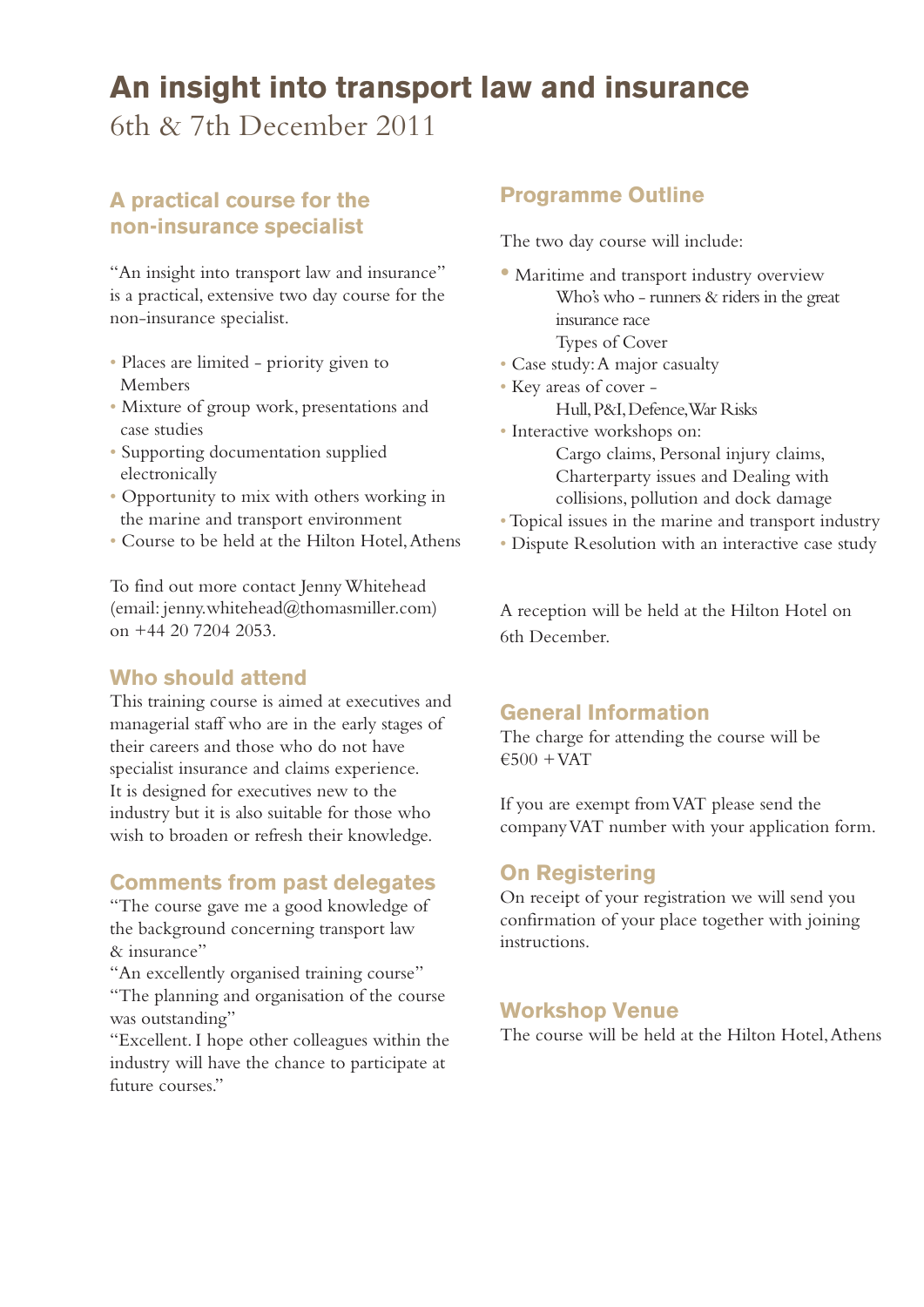# **Application Form**<br>Tel: +44 20 7283 4646 Fax: +44

Fax:  $+44$  20 7204 2386 Email: jenny.whitehead@thomasmiller.com PLEASE PRINT CLEARLY IN CAPITAL LETTERS

| Mr/Mrs/Ms/Dr:                      | Forename:       | Surname:                                              |
|------------------------------------|-----------------|-------------------------------------------------------|
| Nationality:                       | Date of Birth:  |                                                       |
| Job Title:                         |                 |                                                       |
| First Language:                    |                 | (Please note the course will be conducted in English) |
| Organisation:                      |                 |                                                       |
| <b>Full Business Address</b>       |                 |                                                       |
| Tel:                               | Fax:            | Email:                                                |
| Mobile:                            |                 | (to be used in case of emergency during the course)   |
| Special Dietary requirements       |                 |                                                       |
| Are you a member of the following: |                 |                                                       |
| UK P&I Club                        | UK Defence Club | Hellenic War Risks                                    |
| <b>Registration fee</b>            |                 |                                                       |

Members will be charged a fee of €500 plus VAT.

The fee includes attendance at the workshop, workshop papers, refreshments and lunch over both of the days, plus social events. Delegates are expected to arrange and pay for their own travel which is not included in the cost of the course.

#### **Payment options**

Cheque in Euros made payable to Thomas Miller & Co Ltd. BACS Payment (details supplied at time of booking) VAT invoice (please let us know if the invoice needs to go to a different address) All places must be paid in full prior to the address. Please provide a company VAT number if applicable on booking the course

#### **Cancellations**

Written notice of cancellation must be received by the administration office on or before 1st November 2011, 80% of the cost will be reimbursed. No refund will be made for cancellations made thereafter.

#### **Conditions**

1. Completion of the form does not guarantee that a place will be available. You will be notified of the result of your application as soon as possible. All confirmed bookings will receive written confirmation and full joining instructions. 2. The Managers reserve the right to change the course programme at their discretion.

3. Full details of the course, including the final programme will be sent to you approximately one week before the start of the programme.

#### **Data Protection**

The information you provide on this booking form will be held on a database to process the confirmation of your place. We will not pass your details to anyone outside the Thomas Miller group of managed clubs and companies.

**Please fax or return completed form to: Jenny Whitehead, 90 Fenchurch Street, London, EC3M 4ST United Kingdom. Fax: +44 20 7204 2386. Email: jenny.whitehead@thomasmiller.com**